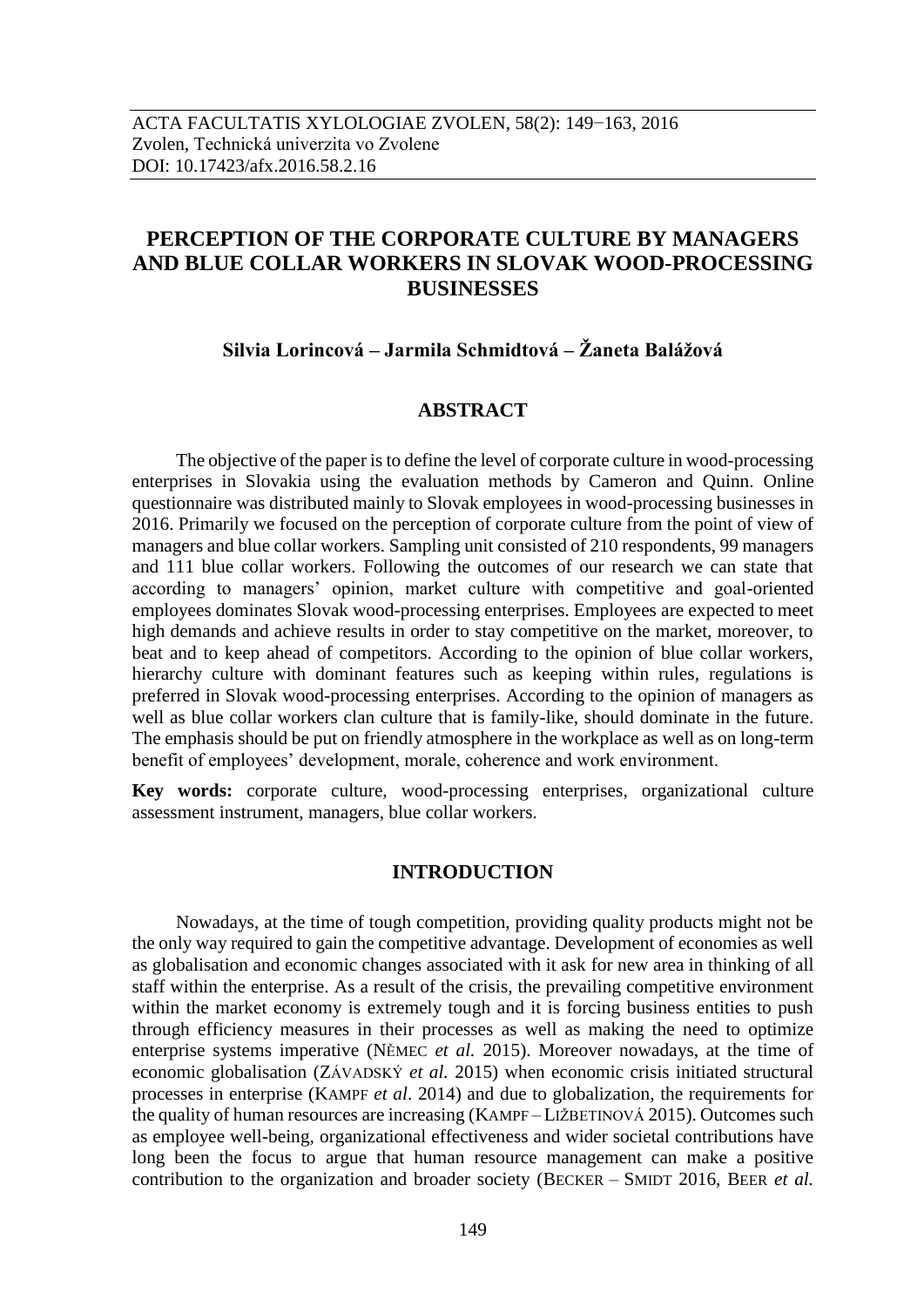1984). Indeed, the argument continues to be made that effective human resource management has the potential to have significant impact both within the organization and in the broader societal context (JACKSON *et al.* 2014). Nowadays, at the time of tough competition on the market (LOUČANOVÁ *et al.* 2015) prosperous enterprises found out that employees are the most valuable asset of the enterprise ( $HITKA - \text{ŠT}IPALOVÁ 2011$ ) as every company consists of human resources, the main goal of personal management is the establishment of conditions for effective fulfilment of business concept based on employees' performance (HITKA *et al.* 2005). Enterprise success is affected not only by employee performance but also by approaches and values appreciated by employees as well as by employee behaviour in and outside the workplace, it means corporate culture. Following the opinion of BELAK (2009) corporate culture can be considered the essential factor affecting the total success of an enterprise on the market. Enterprises with foreign investors follow the trend, for example companies such as IBM, Sony, GM and others. Technology, processes and corporate structure can be copied but the value that competent and dedicated employees can bring to companies cannot be easily taken away (AHMAD *et al.* 2012). According to KUČEROVÁ *et al.* (2015), SCHOLZ and BŐHM (2008) the most important success factors in global competition are the people: their competences, their motivation to learn and to perform, leadership and cooperation, corporate values and culture. All managers dream about productive employees willing to work in accordance with the business objectives (BRODSKÝ – MYŠKOVÁ 2010). This is what is referred to as corporate culture. It is one of the tools by which enterprises can encourage employees to greater levels of productivity and therefore, the overall performance of the enterprise.

The idea of viewing organisation as having culture is not a recent phenomenon (OWOYEMI – EKWOABA 2014). It is nearly two decades since the theorists deal with the issue of corporate culture. Historically, there are numerous definitions of organizational culture, thus, it is defined in many various ways in the literature. Perhaps the most commonly known definition is "the way we do things around here" (LUNDY – COWLING 1996). SCHEIN (1985) defined organizational culture as "a pattern of basic assumptions and beliefs, developed by a given social group throughout its history of internal integration and external adaptation that had worked reasonably well in the past to be considered valid and important enough to be passed on to new employees by the group, the "correct" way to interpreting the organizational reality". In line with this definition, the corporate culture can be seen as the organizational identity (MILLER 2006). Organizational culture defines the collection of organization common values, belief and faith it also contains competitiveness, social responsibility, support innovation and performance (JAFARI *et al.* 2013). Organizational culture can be assumed as multidimensional and multilevel concept of organization values, faith, perception, mind, fell and basic assumption which is applied in organization public image (MOZAFFARI 2008). Organizational culture can be created with management support in all level in order to encourage knowledge sharing and interaction between organization members (BERCERRA – SABHERWAL 2004). Therefore culture affects individual and organizational behavior (CAMERON 2004). According to SHILI (2008) organizational culture is manifested in the typical characteristics of the organization, in other words, organizational culture should be regarded as the right way in which things are done or problems should be understood in the organization. It is widely accepted that organizational culture is defined as the deeply rooted values and beliefs that are shared by personnel in an organization. PETERS and WATERMAN (1982) popularized the concept of the "strong unitary culture" characterized by employees sharing the espoused values of top management. Also according to SYAFII *et al.* (2015), organizational culture is values that are shared by member of the organization and passed down from one generation to the next. CAMERON and QUINN (1999) presume that the organizational culture can be developed consciously by management teams who decide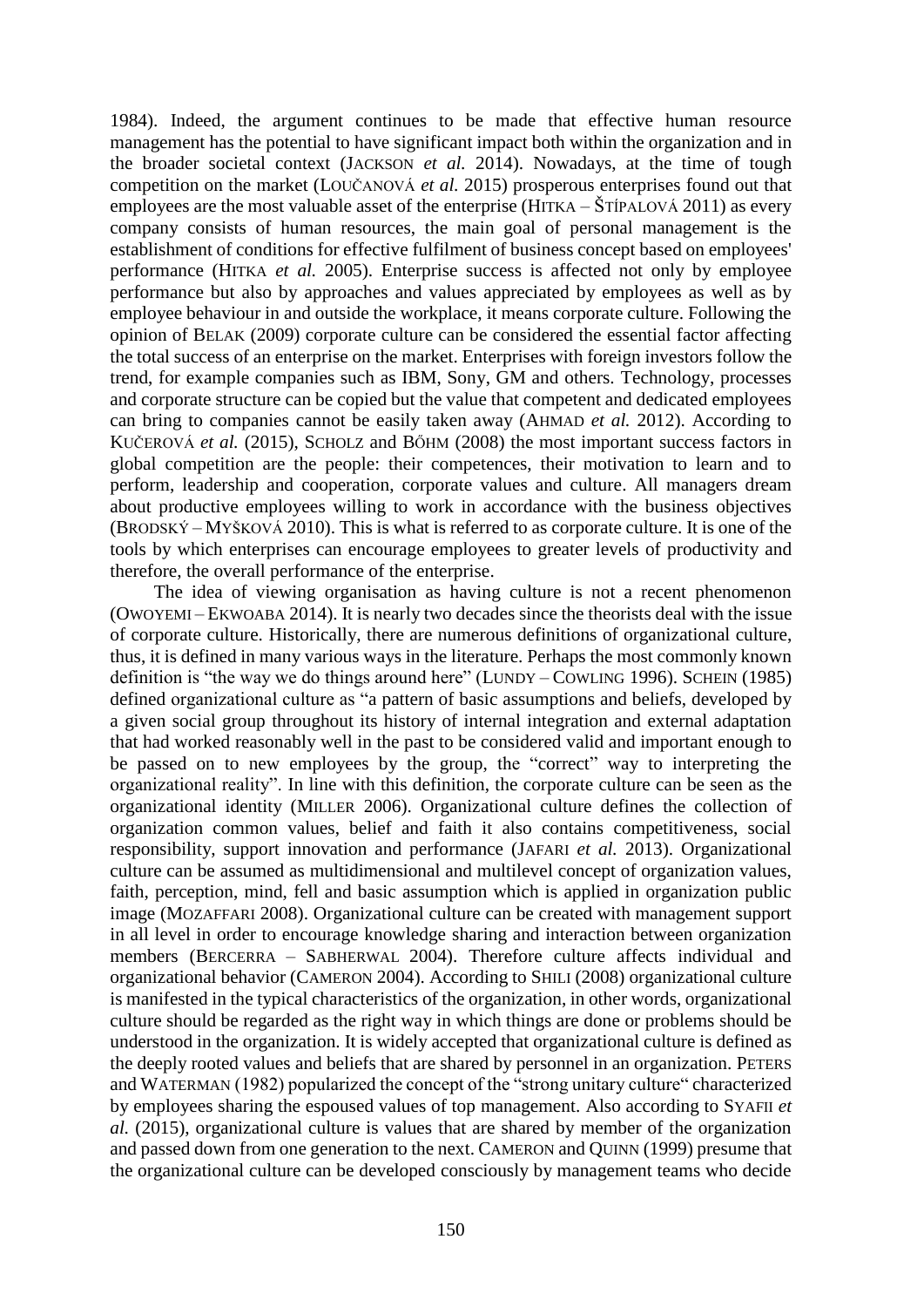to improve their organizational performance in systematic ways. OWOYEMI and EKWOABA (2014) consider the organizational culture one of the most important factors that can account for success or failure of an organisation. According to authors people bring different cultures from their own society into the organisation even though organisations are communities in their own right with distinctive rules and values, organisational culture fosters success. Corporate culture is traditionally considered to have an important influence on an organisation's effectiveness (SCHEIN 1992, WILKINS – OUCHI 1983, DEAL – KENNEDY 1982, PETERS – WATERMAN 1982) and in a recent review of the literature. SACKMANN (2010) suggests that some culture orientations have a positive effect on performance measures. According to BROWN (1998) organizational culture is one of the important variables taken into consideration in determining the direction and strategy of an organization. ALVESSON (2002) survey of US Corporations, reported that firms that were perceived to believe in something or stands for something are the high performers and they believe in culture.

The aim of the paper is to identify the level of corporate culture in wood-processing enterprises in Slovakia, particularly in light of the fact that it is becoming a more important source of competitive advantage, not only for enterprises but for the society as a whole, too (LEE *et al.* 2012). Many culture researchers have devoted numerous articles to the nature and definitions of culture (MOUSAVI *et al.* 2015). Other authors observe that corporate culture is the main factor affecting the efficiency and success of an enterprise (OWOYEMI – EKWOABA 2014, SACKMANN 2010, ALVESSON 2002, CAMERON – QUINN 1999). No research studies have dealt with the analysis of perception of corporate culture in wood-processing businesses from the point of view of managers and blue collar workers so far. This research was the first of its kind. Therefore, we primarily focus on the perception of corporate culture from the point of view of managers and blue collar workers. We identify statistically significant differences in perception of corporate culture from the point of view of both groups and we propose the direction of corporate culture in Slovak wood-processing enterprises in the course of next five years.

## **EXPERIMENTAL**

Questionnaire survey was a research method to acquire empirical data. The questionnaire was created in a simple form identical for managers and blue collar workers in order to be understood by all employee categories of the enterprise. Employees were informed about anonymous way of completing questionnaire in advance. The questionnaire consisted of two parts. Demographic data associated with respondents were searched in the first part of the questionnaire. The second part of the questionnaire was focused on the respondents' opinions on desired and state-of-the-art of corporate culture in the analysed enterprise. We chose CAMERON *et al.'s* (2006) framework because it is widely used in the literature (SCHNEIDER *et al.* 2013, HARTNELL *et al.* 2011, OSTROFF *et al*. 2003). It is based on the Organizational Culture Assessment Instrument (OCAI). The questionnaire covered six areas with four subareas – alternatives A, B, C and D (Table 1). In this way, respondents assessed the six key aspects of corporate culture that were found to determine success: Dominant Characteristics, Organizational Leadership, Management of Employees, Organization Glue, Strategic Emphases and Criteria of Success. Firstly respondents divided 100 points in each area into individual alternatives according to the fact, which of them mirrors the state-of-the-art most (column NOW). After completing the questionnaire in column NOW, respondents returned to the beginning of the first area and evaluated the column PREFERRED in the same way. They expressed how they want the company to look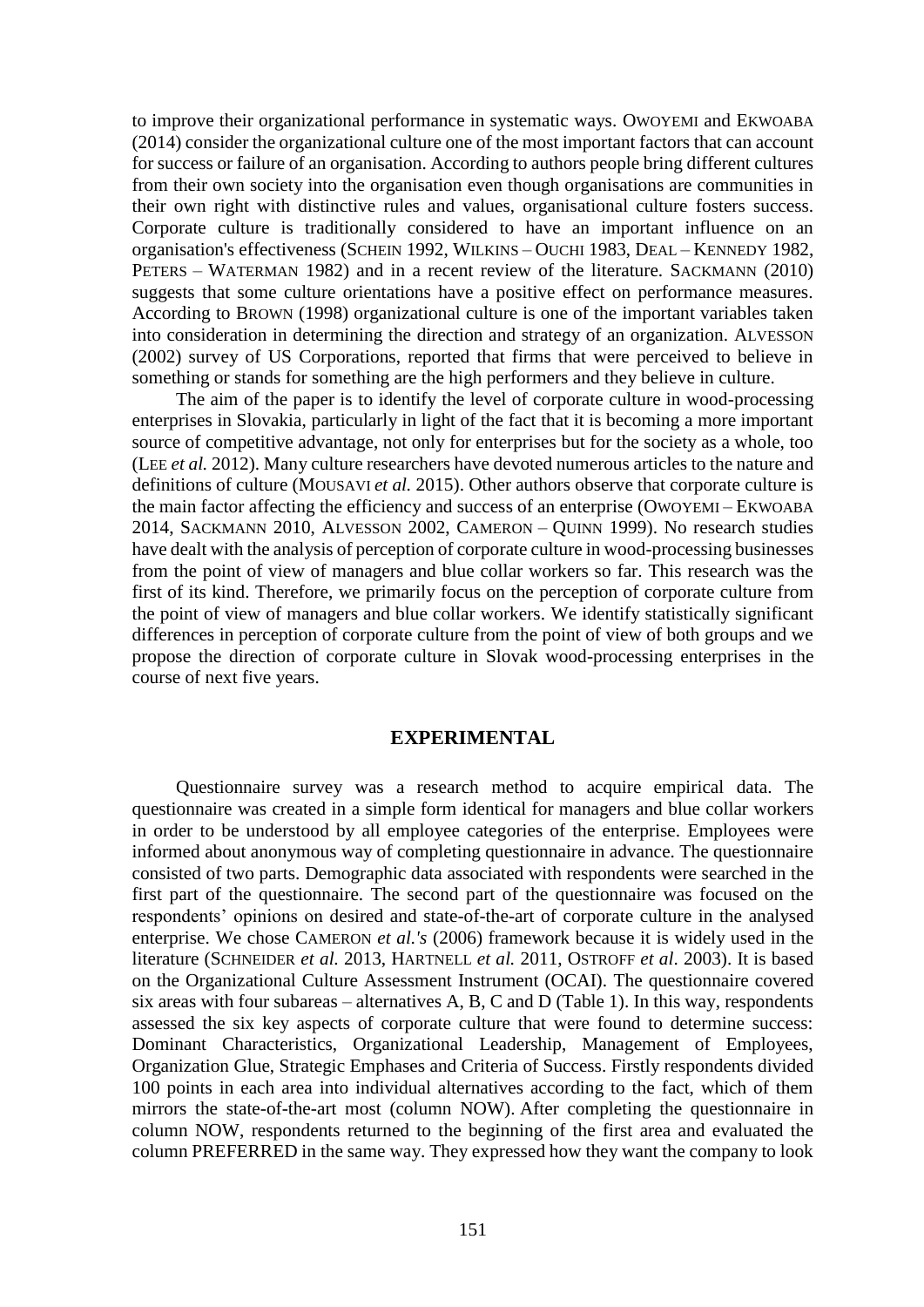like in five years to achieve extraordinary success. By averaging all individual OCAI scores, an organisation profile was calculated (CAMERON *et al.* 2006).

|                | 1. Dominant Characteristics                                                                                                                           |
|----------------|-------------------------------------------------------------------------------------------------------------------------------------------------------|
| A              | The organization is a very personal place. It is like an extended family. People seem to share a lot of<br>personal information and features.         |
| B              | The organization is a very dynamic entrepreneurial place. People are willing to stick out their necks<br>and take risks.                              |
| $\mathbf C$    | The organization is very results-oriented. A major concern is getting the job done. People are very<br>competitive and achievement-oriented.          |
| D              | The organization is a very controlled and structured place. Formal procedures generally govern what<br>people do.                                     |
|                | 2. Organizational Leadership                                                                                                                          |
| A              | The leadership in the organization is generally considered to exemplify mentoring, facilitating, or<br>nurturing.                                     |
| B              | The leadership in the organization is generally considered to exemplify entrepreneurship,<br>innovation, or risk taking.                              |
| $\overline{C}$ | The leadership in the organization is generally considered to exemplify a no-nonsense, aggressive,<br>results-oriented focus.                         |
| D              | The leadership in the organization is generally considered to exemplify coordinating, organizing, or<br>smooth-running efficiency.                    |
|                | 3. Management of Employees                                                                                                                            |
| A              | The management style in the organization is characterized by teamwork, consensus, and<br>participation.                                               |
| B              | The management style in the organization is characterized by individual risk taking, innovation,<br>freedom, and uniqueness.                          |
| $\mathbf C$    | The management style in the organization is characterized by hard-driving competitiveness, high<br>demands, and achievement.                          |
| D              | The management style in the organization is characterized by security of employment, conformity,<br>predictability, and stability in relationships.   |
|                | <b>4. Organization Glue</b>                                                                                                                           |
| A              | The glue that holds the organization together is loyalty and mutual trust. Commitment to this<br>organization runs high.                              |
| B              | The glue that holds the organization together is commitment to innovation and development. There<br>is an emphasis on being on the cutting edge.      |
| $\mathbf C$    | The glue that holds the organization together is an emphasis on achievement and goal<br>accomplishment.                                               |
| D              | The glue that holds the organization together is formal rules and policies. Maintaining a smooth-<br>running organization is important.               |
|                | 5. Strategic Emphases                                                                                                                                 |
|                | The organization emphasizes human development. High trust, openness, and participation persist.                                                       |
| B              | The organization emphasizes acquiring new resources and creating new challenges. Trying new<br>things and prospecting for opportunities are valued.   |
| $\mathcal{C}$  | The organization emphasizes competitive actions and achievement. Hitting stretch targets and<br>winning in the marketplace are dominant.              |
| D              | The organization emphasizes permanence and stability. Efficiency, control and smooth operations<br>are important.                                     |
|                | 6. Criteria of Success                                                                                                                                |
| A              | The organization defines success on the basis of development of human resources, teamwork,<br>employee commitment, and concern for people.            |
| B              | The organization defines success on the basis of having the most unique or newest products. It is a<br>product leader and innovator.                  |
| $\mathcal{C}$  | The organization defines success on the basis of winning in the marketplace and outpacing the<br>competition. Competitive market leadership is a key. |
| D              | The organization defines success on the basis of efficiency. Dependable delivery, smooth scheduling<br>and low-cost production are critical.          |
|                |                                                                                                                                                       |

**Tab. 1 The questionnaire based on methodology of Cameron and Quinn.**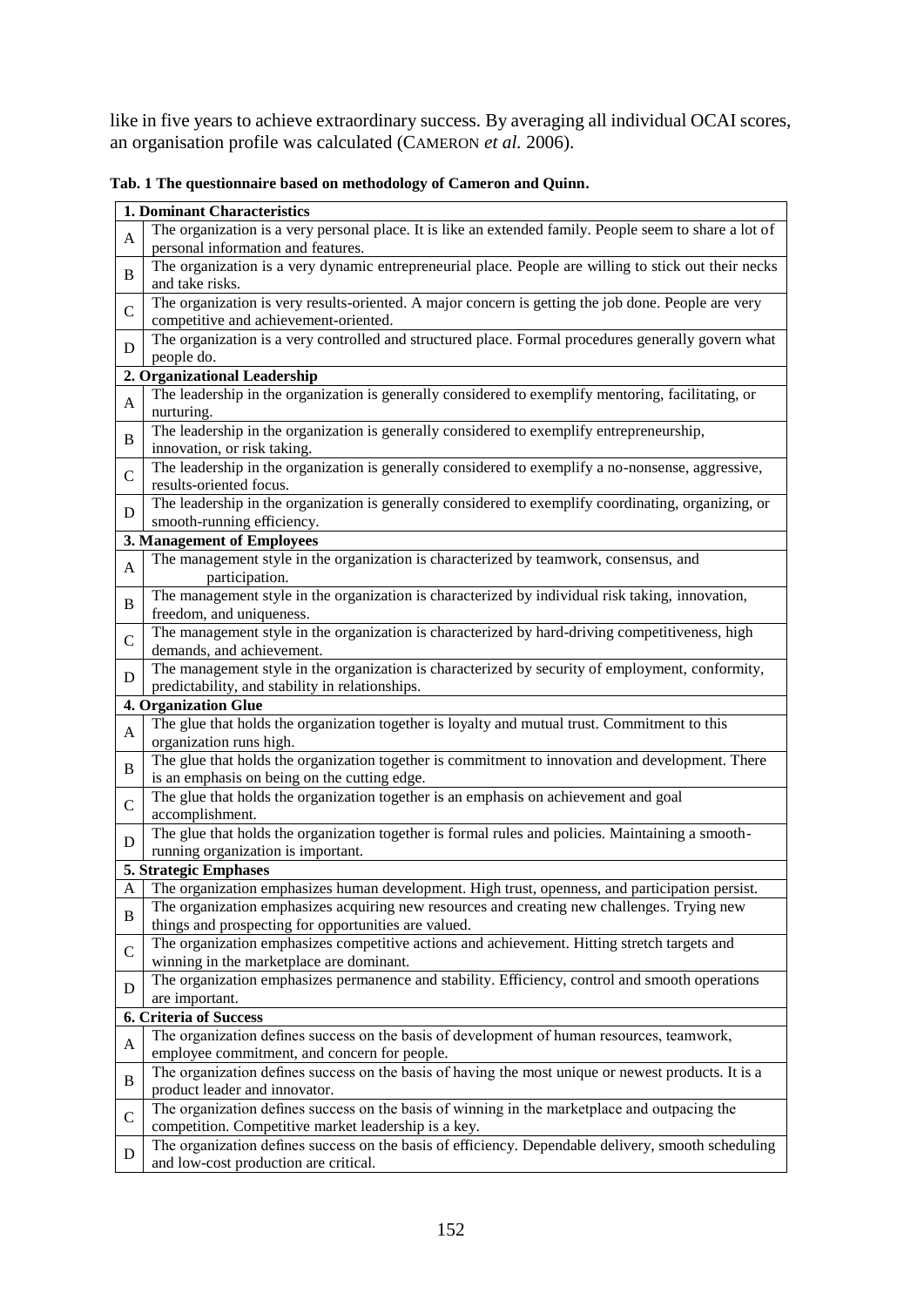The corporate culture research in Slovakia has been running since 2014. Since that time we have created the database of small, medium-sized and large enterprises from different industries. Employees working in wood-processing businesses in Slovakia were asked to complete the questionnaire in order to ensure variability and randomness of respondent selection necessary for relevant data acquisition. The mathematical relation, where *n* is the function of desired confidence and accuracy at certain estimated variability of analysed phenomena in the sampling unit was used to calculate the minimum sampling unit size. Given the 95% confidence secured by the tabular value  $z_{0.025} = 1.96$ , desired accuracy  $\Delta x = 0.05$  and average variability of responses given by variance of  $\sigma_x^2 = 0.1$ , a minimum number of respondents were set as follows (MASON *et al.* 1990):

$$
n = \frac{1.96^2 * 0.1}{0.05^2} = 154
$$
respondents (1)

The minimum sampling unit size was set at pre-defined 0.05 accuracy and 95% confidence criteria. 154 returned questionnaires were minimum necessary to meet the predefined accuracy and confidence requirements. 500 questionnaires in total were distributed in January 2016 in order to collect the necessary set of questionnaires. Data were acquired from February 2016 till May 2016. 256 respondents participated in the research. The questionnaire response rate was 51.20%. 46 responses were incomplete on return that is why they had to be excluded from the study. Therefore, final sampling unit consisted of 210 respondents, 99 managers and 111 blue collar workers. Socio-demographic characteristics of employees were searched in the first part of the questionnaire. Basic data about respondents relating to their occupation, gender, age, completed education and seniority were obtained in this part. Comparison of sampling units with the focus on respondents' occupation is shown in Table 2.

|                            |                | <b>Managers</b> | <b>Blue collar workers</b> |           |
|----------------------------|----------------|-----------------|----------------------------|-----------|
| Data to identify           | Absolute       | Relative        | Absolute                   | Relative  |
| respondents                | frequency      | frequency       | frequency                  | frequency |
| Gender                     |                |                 |                            |           |
| Male                       | 68             | 68.69           | 80                         | 72.07     |
| Female                     | 31             | 31.31           | 31                         | 27.93     |
| Age                        |                |                 |                            |           |
| Up to 30 years             | 17             | 17.17           | 21                         | 18.92     |
| $31-40$ years              | 29             | 29.29           | 36                         | 32.43     |
| $41-50$ years              | 30             | 30.30           | 37                         | 33.33     |
| 50 years and more          | 23             | 23.23           | 17                         | 15.32     |
| <b>Completed education</b> |                |                 |                            |           |
| Primary                    | $\theta$       | 0.00            | 3                          | 2.70      |
| Lower secondary            | 6              | 6.06            | 38                         | 34.23     |
| Upper secondary            | 52             | 52.53           | 64                         | 57.66     |
| Higher                     | 41             | 41.41           | 6                          | 5.41      |
| <b>Seniority</b>           |                |                 |                            |           |
| Less than 1 year           | $\overline{4}$ | 4.04            | 6                          | 5.41      |
| $1-3$ years                | 13             | 13.13           | 23                         | 20.72     |
| $4-6$ years                | 15             | 15.15           | 29                         | 26.13     |
| 7-9 years                  | 15             | 15.15           | 24                         | 21.62     |
| 10 years and more          | 52             | 52.53           | 29                         | 26.13     |

**Tab. 2 Comparison of sampling units.**

Total of 99 managers participated in the research; mainly males aged 41–50 with upper secondary education completed, working in the enterprise for more than 10 years. Sampling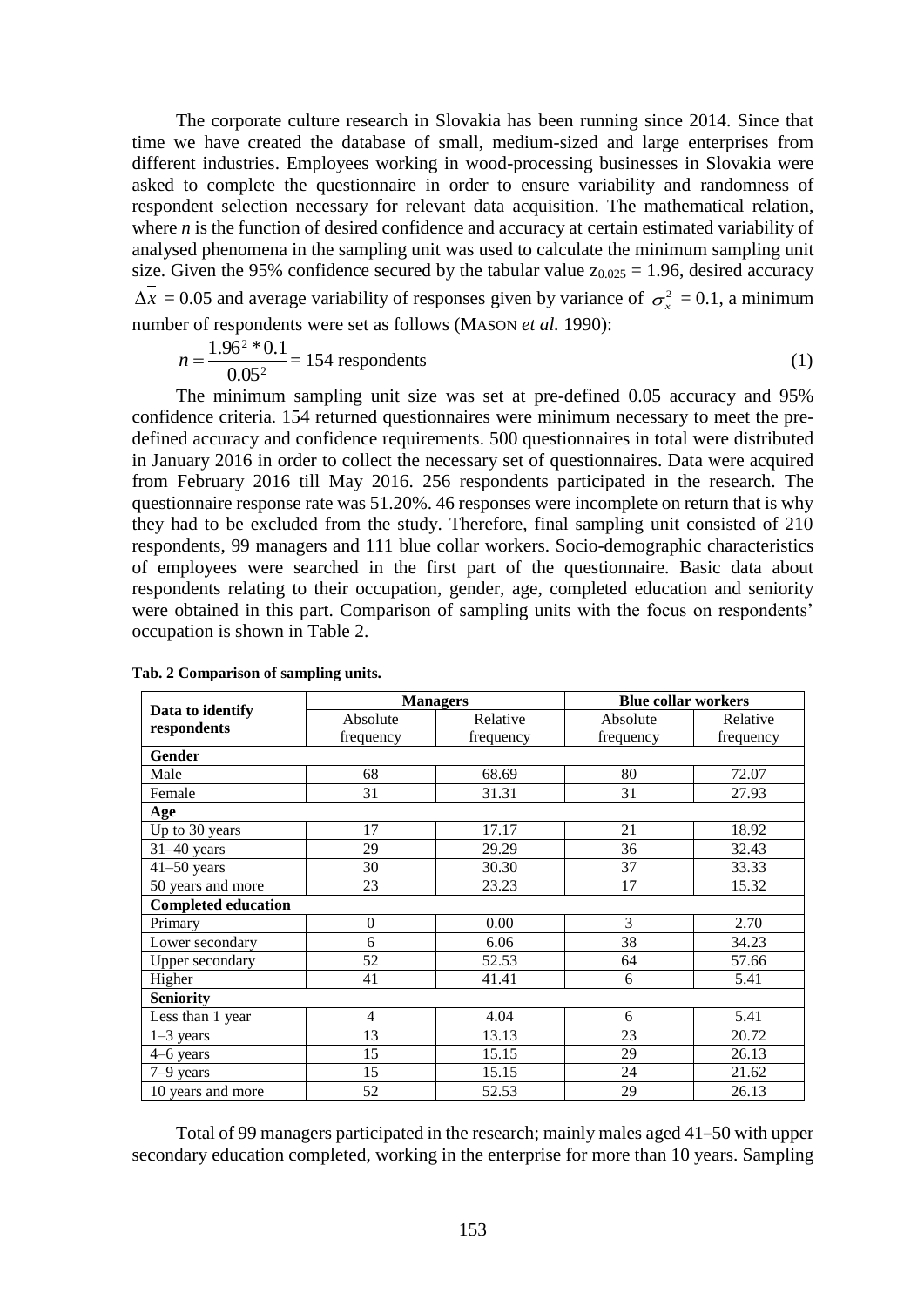unit of blue collar workers consisted of mainly males aged 41–50 with upper secondary education completed.

Hypothesis was tested using Student's T-test. The aim of the test was to accept or to reject the assumption that there are significant differences in desired level of corporate culture from the point of view of managers as well as blue collar workers. Statistical software STATISTICA 12 and Microsoft Office Excel tables 2010 were used to elaborate and analyse data. State-of-the-art and desired state of the corporate culture evaluated by employees of Slovak wood-processing businesses were described by means of averages. Data were presented in graphic form as well. Statistically significant differences in perception of corporate culture between managers and blue collar workers at the present time as well as in the future were verified using inductive statistics. Student's T-test with the most commonly used significance level of 5% was used. Gained, statistically significant differences are shown in tables.

#### **RESULTS AND DISCUSSION**

The results of the research are presented in the following tables and figures. Table 3 shows the values related to the dominant characteristics of the businesses. The results in Table 3 are compared in Figure 1. The left side of the Figure 1 identifies the perception of corporate culture from the point of view of managers while the right side of the Figure 1 represents the perception of corporate culture from the point of view of blue collar workers.



#### **Tab. 3 Dominant Characteristics.**

**Fig. 1 Comparison of Dominant Characteristics by managers and blue collar workers.**

Following the results of the research from Table 3 based on the OCAI methodology we can see that in the first research area **Dominant Characteristics** both group of respondents working in the Slovak wood-processing industry are strictly oriented to meeting goals and tasks. Respondents' perception of corporate culture is almost the same in the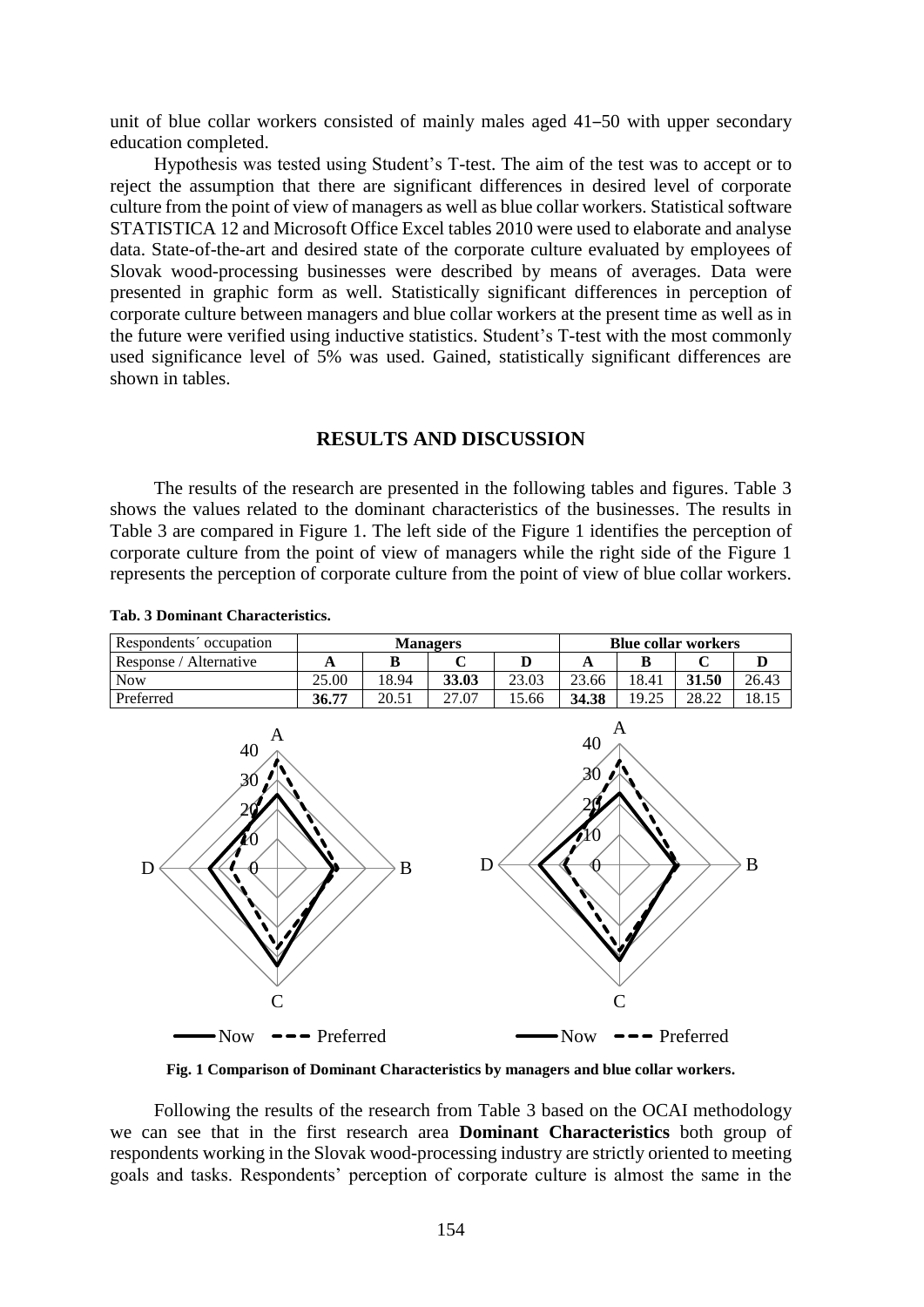course of next five years. Groups studied expect the change in corporate culture trends from the alternative C to the alternative A, it means employees prefer friendly environment family like, where people have a lot in common in the future.

The second studied area is presented in Table 4 and Figure 2. Approaches to corporate culture in Slovak wood-processing enterprises vary not only in term of time but also in term of respondents' occupation. At the present time managers do everything to provide trouble free running of all processes (prefer the alternative D) while blue collar workers consider the performance of managers aggressive and goal-oriented. They perceive the corporate culture through the alternative B and C. Managers ask for following this trend in the future as well, however, blue collar workers think about changes in current management methods. The alternative A should be implemented; it means managers tend to be seen as mentors and supporters.

| Respondents' occupation | <b>Blue collar workers</b><br><b>Managers</b> |       |       |       |       |       |       |       |
|-------------------------|-----------------------------------------------|-------|-------|-------|-------|-------|-------|-------|
| Response / Alternative  |                                               |       |       |       |       |       |       |       |
| <b>Now</b>              | 22.07                                         | 26.46 | 23.38 | 28.08 | 20.48 | 26.64 | 26.64 | 26.24 |
| Preferred               | 23.74                                         | 30.35 | 13 74 | 32.17 | 32.25 |       |       | 26.65 |

**Tab. 4 Organizational Leadership.**



**Fig. 2 Comparison of Organizational Leadership by managers and blue collar workers.**

Further differences can be mentioned in the area of **Management of Employees** (Table 5 and Figure 3). Nowadays as well as in the future, managers of Slovak woodprocessing enterprises tend to prefer team work and cooperation, on the other hand, human resource management is, from the point of view of blue collar workers, oriented to safety, comfort and stability in relationships. In the course of next five years we can see the changes in preferences of blue collar workers. The team work and cooperation is required by them (the alternative A).

| Respondents' occupation |       | <b>Managers</b> |       |       |       | <b>Blue collar workers</b> |       |       |  |
|-------------------------|-------|-----------------|-------|-------|-------|----------------------------|-------|-------|--|
| Response / Alternative  |       |                 |       |       |       |                            |       |       |  |
| <b>Now</b>              | 29.60 | 20.45           | 24.90 | 25.05 | 25.40 | 22.89                      | 24.29 | 27.42 |  |
| Preferred<br>39.24      |       | 20.45           | 14.04 | 26.26 | 32.79 | 20.50                      | 5.09  | 31.62 |  |

|  |  | Tab. 5 Management of Employees. |
|--|--|---------------------------------|
|--|--|---------------------------------|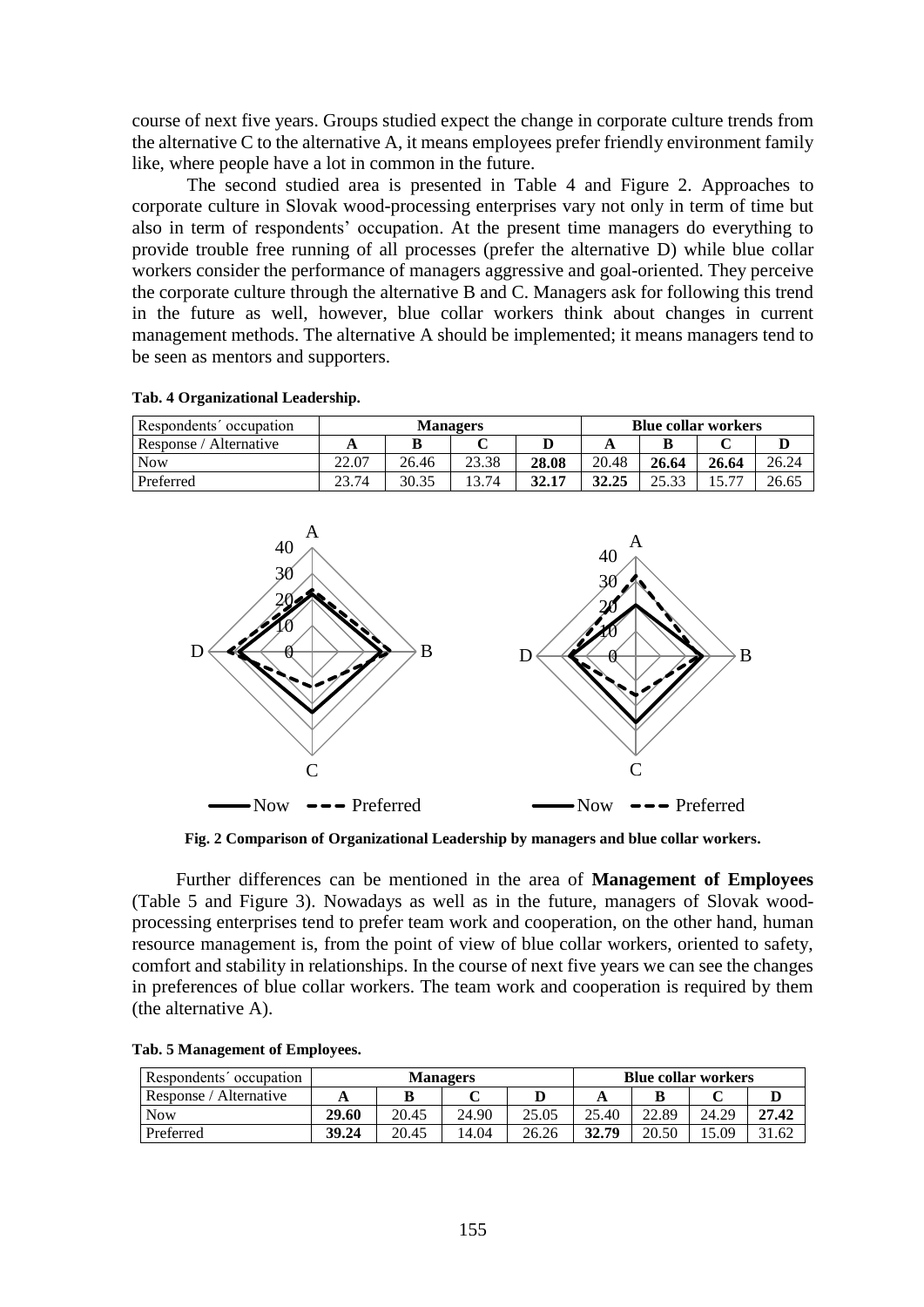

**Fig. 3 Comparison of Management of Employees by managers and blue collar workers.**

Moreover, following the research results we found that policy and rules play key role in organisation coherence in wood-processing businesses in Slovakia, according to the opinion of managers as well as blue collar worker (the alternative D). Employees of the wood-processing enterprises are fully aware of the importance of providing trouble free running of the company. Though, as Table 6 and Figure 4 show, both studied groups of respondents ask for the alternative A for the future. The emphasis should be put on loyalty and mutual trust.

| Respondents'<br>occupation |       | <b>Managers</b> |       |       |       | <b>Blue collar workers</b> |       |       |  |
|----------------------------|-------|-----------------|-------|-------|-------|----------------------------|-------|-------|--|
| Response / Alternative     |       |                 |       |       |       |                            |       |       |  |
| <b>Now</b>                 | 23.94 | 21.36           | 26.62 | 28.08 |       | 23.90                      | 22.60 | 31.97 |  |
| Preferred                  | 32.27 | 22.02           | 24.65 | 21.06 | 33.96 | 25.27                      | 18.74 | 22.03 |  |





**Fig. 4 Comparison of Organization Glue by managers and blue collar workers.**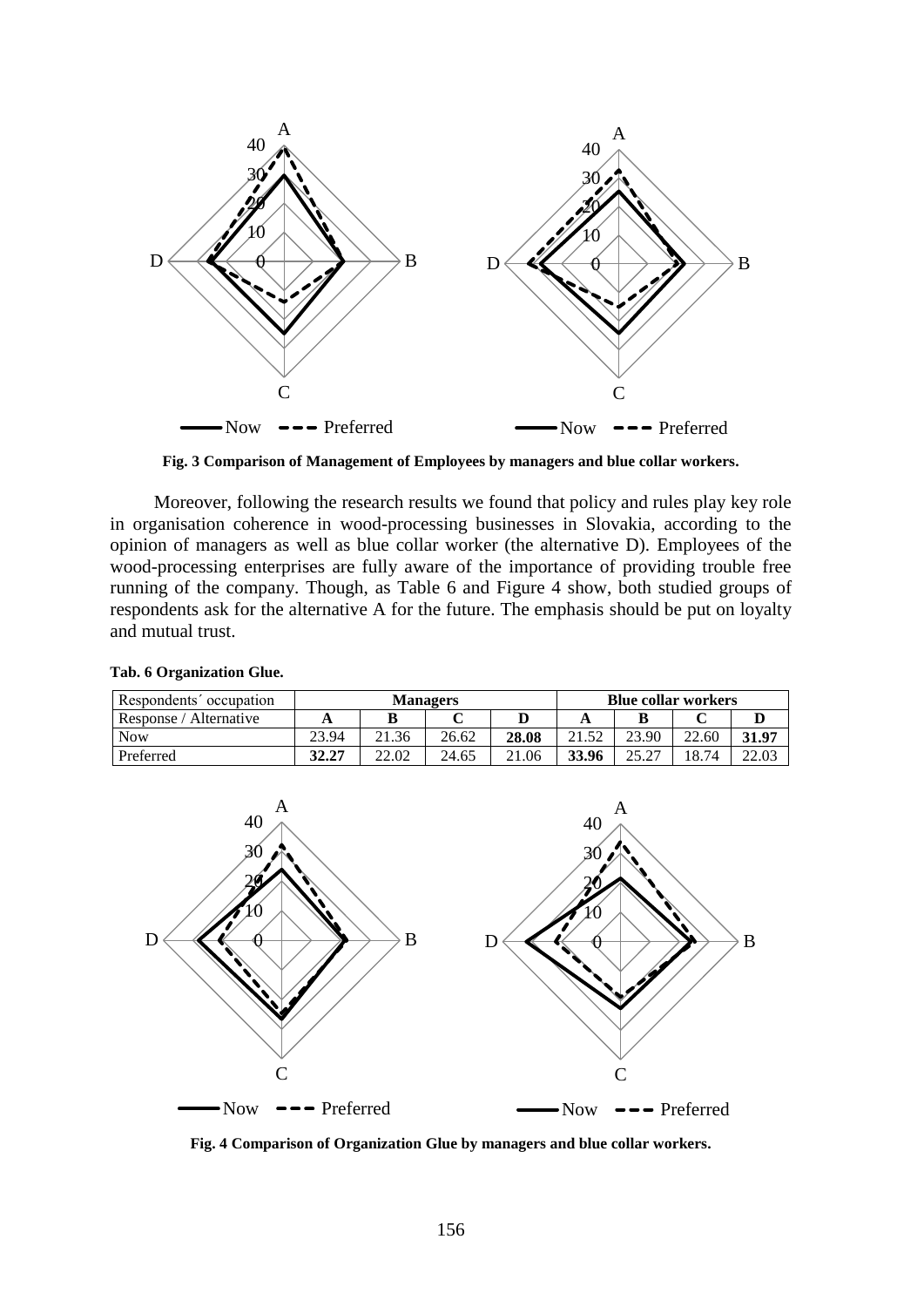The fifth area **Strategic Emphases** is analysed in the Table 7 and Figure 5 by using the OCAI methodology as well. Differences in perception of corporate culture in this area are mainly due to the aspect of time. Current opinions expressed by managers and also blue collar workers are focused on achieving long-term goals based on competitiveness (the alternative C). However, both group of respondents agreed on trends for the future, the emphasis in the area of strategy in the wood-processing enterprises should be put not only on the human resource development but also on trust and cooperation (the alternative A).

| Respondents' occupation |       | <b>Managers</b> |       |       |       | <b>Blue collar workers</b> |       |       |  |
|-------------------------|-------|-----------------|-------|-------|-------|----------------------------|-------|-------|--|
| Response / Alternative  |       |                 |       |       |       |                            |       |       |  |
| <b>Now</b>              | 23.89 | 22.58           | 28.89 | 24.65 | 21.54 | 20.80                      | 29.57 | 28.09 |  |
| Preferred               | 29.70 | 24.75           | 24.75 | 20.81 | 31.17 | 22 ZQ                      | 22.84 | 23.20 |  |





**Fig. 5 Comparison of Strategic Emphases by managers and blue collar workers.**

**Criteria of Success** is the last area studied on the basis of the methodology by Cameron and Quinn presented in Table 8 and Figure 6. Differences were mentioned in this area too. From the point of view of managers high performance dominate the enterprise success (the alternative D), yet, blue collar workers define enterprise success as a chance to beat competitors (the alternative C). The consensus of opinions was reached in the course of next five years and most respondents think that human resource development, team work and deeper interest in people are key elements essential for success (the alternative A).

| Respondents' occupation |       | <b>Managers</b> |       |       |       | <b>Blue collar workers</b> |       |       |  |  |
|-------------------------|-------|-----------------|-------|-------|-------|----------------------------|-------|-------|--|--|
| Response / Alternative  |       |                 |       |       |       |                            |       |       |  |  |
| <b>Now</b>              | 20.96 | 19.39           | 27.98 | 31.67 | 21.39 | 20.14                      | 29.26 | 29.21 |  |  |
| Preferred               | 31.41 | 22.42           | 18.59 | 27.58 | 33.15 | 19.55                      | 19.86 | 27.43 |  |  |

| Tab. 8 Criteria of Success. |
|-----------------------------|
|-----------------------------|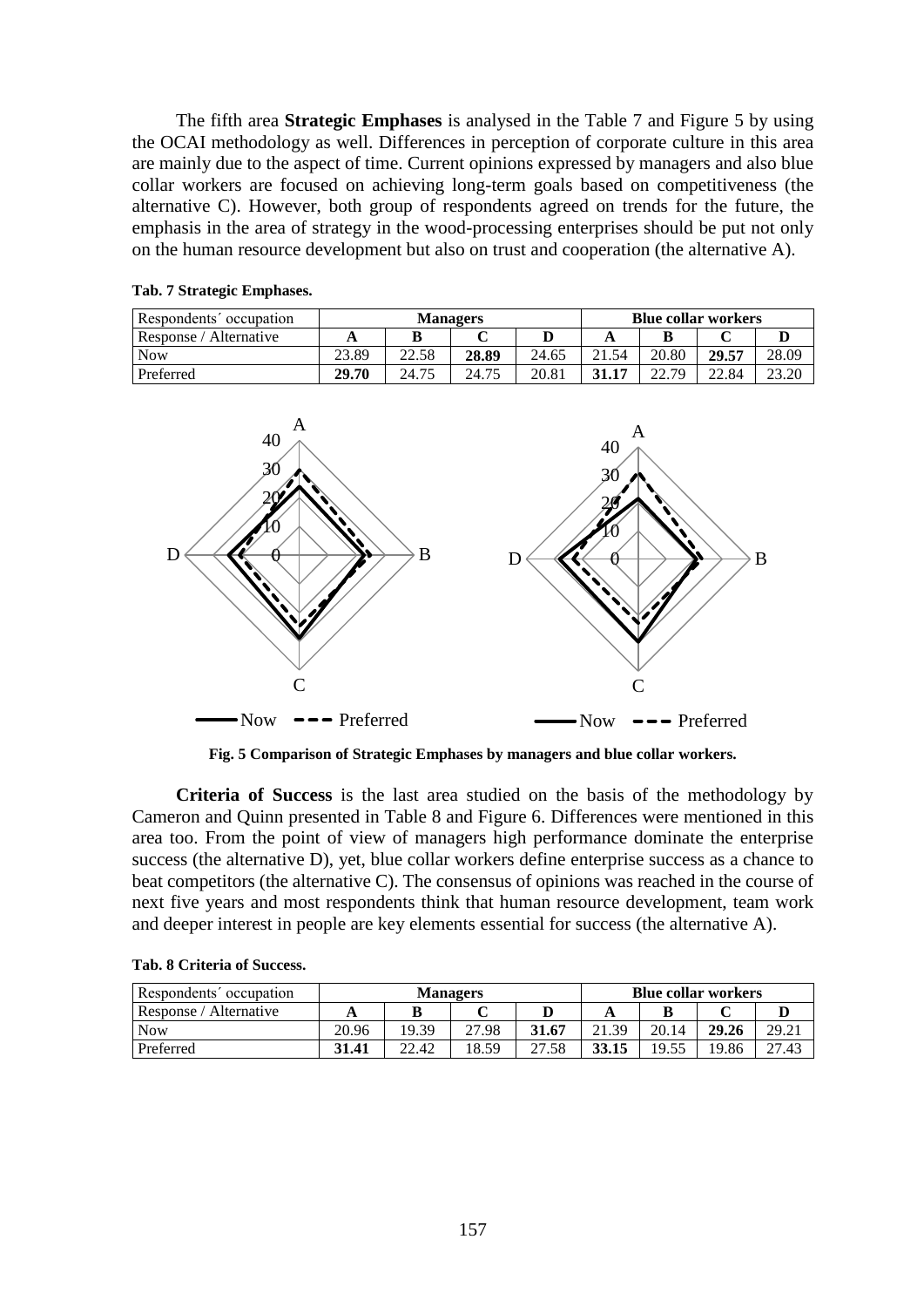

**Fig. 6 Comparison of Criteria of Success by managers and blue collar workers.**

The final results of the research are presented in Table 9 which show the values related to the corporate culture profile in Slovak wood-processing businesses. The results from Table 9 are compared in Figure 7. The left side of the Figure 7 identify the perception of corporate culture from the point of view of managers while the right side of the Figure 7 represent the perception of corporate culture from the point of view of blue collar workers.

**Tab. 9 Corporate culture profile in Slovak wood-processing businesses.**

|                  |             | <b>Managers</b>                |         |         | <b>Blue collar workers</b> |                    |           |         |
|------------------|-------------|--------------------------------|---------|---------|----------------------------|--------------------|-----------|---------|
|                  | <b>Clan</b> | Adhocracy   Market   Hierarchy |         |         | <b>Clan</b>                | Adhocracy   Market | Hierarchy |         |
|                  | culture     | culture                        | culture | culture | culture                    | culture            | culture   | culture |
| <b>Now</b>       | 24.24       | 21.53                          | 27.47   | 26.76   | 22.33                      | 22.13              | 27.31     | 28.23   |
| <b>Preferred</b> | 32.19       | 23.42                          | 20.47   | 23.92   | 32.95                      | 22.12              | 20.09     | 24.85   |



**Fig. 7 Comparison of corporate culture profile in Slovak wood-processing businesses by managers and blue collar workers.**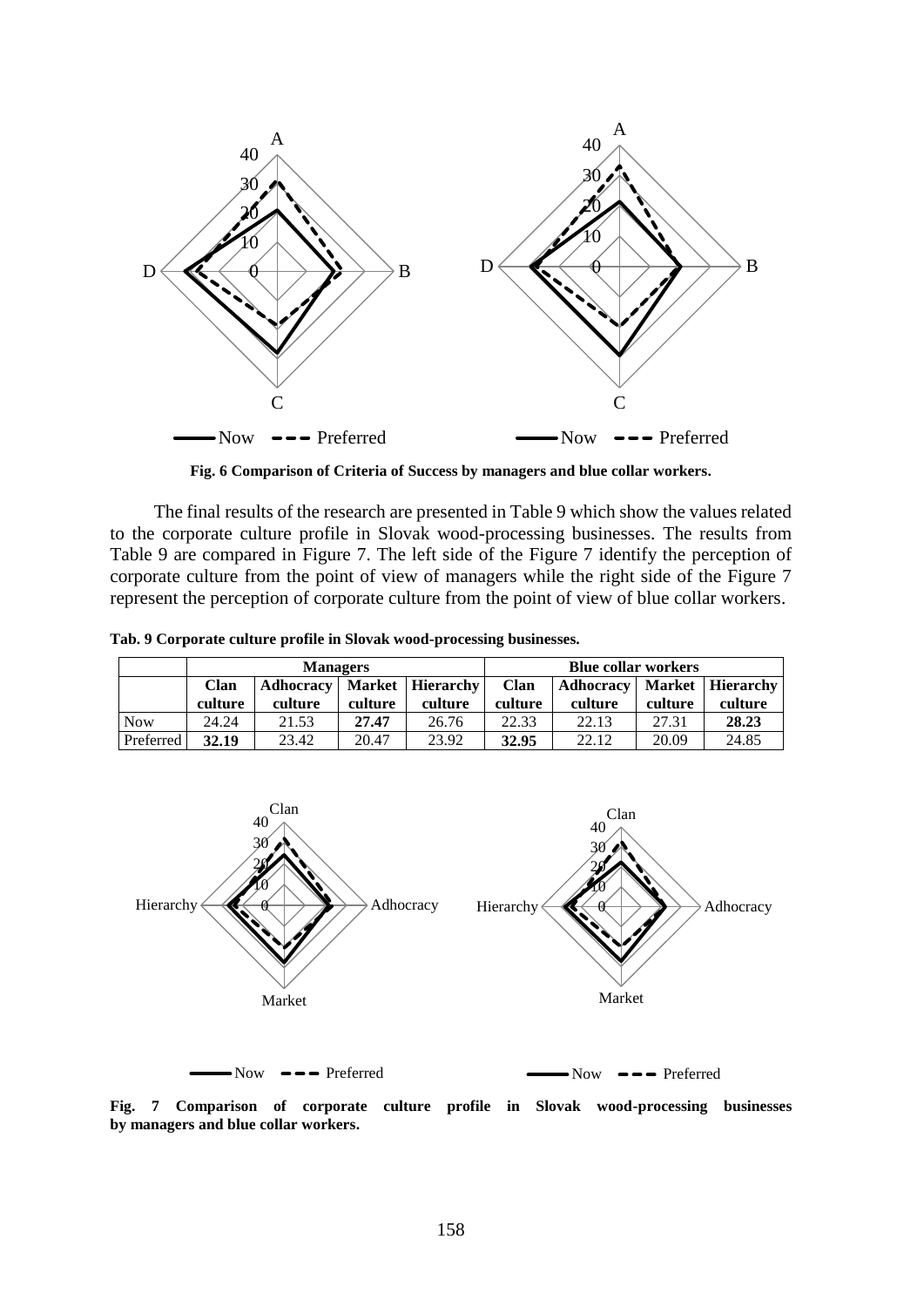Following the outcomes shown in Table 9 we discovered that, according to managers' opinion, **market culture** with competitive and goal-oriented employees dominates Slovak wood-processing enterprises. Similar outcomes were mentioned by CAMERON and QUINN (1999). Following the results of their study of over 1,000 businesses all over the world, the market culture predominated over the hierarchy, clan, and adhocracy cultures. Employees are expected to meet high demands and achieve results in order to stay competitive on the market, moreover, to beat and to keep ahead of competitors. Competitiveness and productivity are essential values.

Table 9 shows that the opinion of blue collar workers is different. According to their perception, **hierarchy culture** with dominant features such as keeping within rules, regulations is preferred in Slovak wood-processing enterprises. Aspects necessary for success are to minimize costs while meeting deadlines.

Mutual consensus of opinions was reached in the area of future trends in corporate culture in Slovak wood-processing businesses presented in Table 9 and compared in Figure 7. According to the opinion of managers as well as blue collar workers **clan culture** that is family-like, should dominate the future. The emphasis is put on friendly atmosphere in the workplace similar to extended family as well as on long-term benefit of employees' development, morale, coherence and work environment.

Subsequently, individual areas analysed in the questionnaire OCAI were tested using statistical methods. Statistically significant differences in perception of corporate culture between managers and blue collar workers at the present time as well as in the future were verified using Student's T-test at the level of significance of 5%. From the point of view of both groups the assumption was not confirmed in any studied areas of current perception of corporate culture. On the contrary, the difference in opinions on required level of corporate culture in the course of five years was confirmed using Student's T-test. Results are presented in Tables 10 – 12. Statistically significant differences in perception of corporate culture are in bold.

**Organizational Leadership** was the first area, where the opinions of managers and blue collar workers on the future trends of corporate culture were significantly different. The results in Table 10 also show that the alternative A was less important from the point of view of managers than blue collar workers. The percentage reflecting the opinion of managers was 23.74%; on the other hand, evaluation of this alternative by blue collar workers was 32.25%. Following the results we can state that blue collar workers perceive managers especially as mentors and supporters.

|   |          | Average             | Value of test | Degrees of | p-level |
|---|----------|---------------------|---------------|------------|---------|
|   | Managers | Blue collar workers | statistics    | freedom    |         |
| A | 23.74    | 32.25               | 2.72          | 208        | 0.007   |
|   | 30.35    | 25.33               | $-1.90$       | 208        | 0.059   |
|   | 13.74    | 15.77               | 0.99          | 208        | 0.322   |
|   | 32.17    | 26.65               | $-1.79$       | 208        | 0.075   |

**Tab. 10 Results of Student's T-test of future trends in the area of Organizational Leadership.**

|  |  |  |  |  |  |  |  | Tab. 11 Results of Student's T-test of future trends in the area of Management of Employees. |  |
|--|--|--|--|--|--|--|--|----------------------------------------------------------------------------------------------|--|
|--|--|--|--|--|--|--|--|----------------------------------------------------------------------------------------------|--|

|   | Average  |                     | Value of test | Degrees of | p-level |
|---|----------|---------------------|---------------|------------|---------|
|   | Managers | Blue collar workers | statistics    | freedom    |         |
| A | 39.24    | 32.79               | $-2.23$       | 184.47     | 0.027   |
| B | 20.45    | 20.50               | 0.02          | 181.90     | 0.984   |
|   | 14.04    | 15.09               | 0.55          | 208        | 0.581   |
|   | 26.26    | 31.62               | 2.07          | 208        | 0.039   |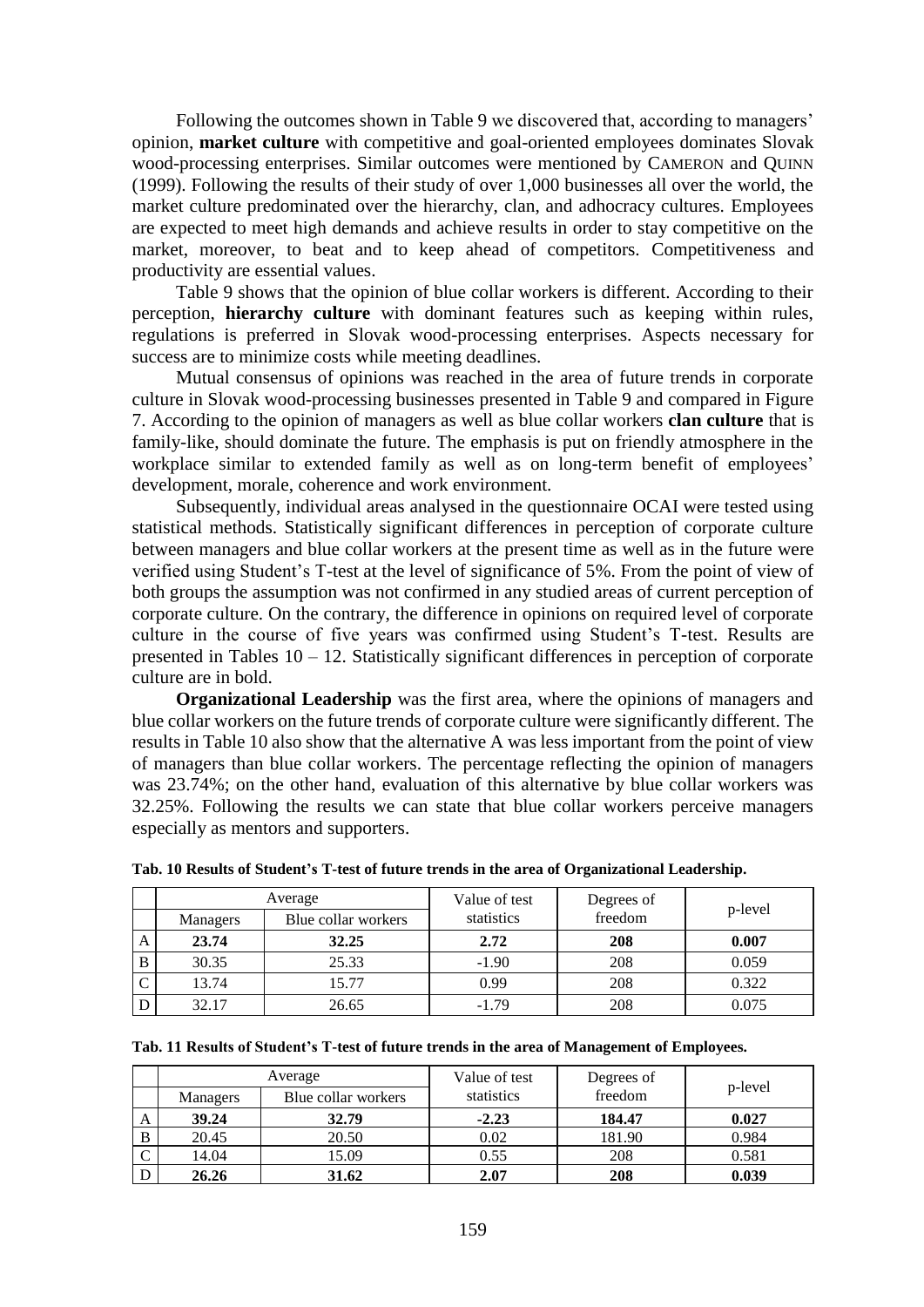Table 11 presents that the evaluation of the alternatives B and C in the area of **Management of Employees** was by managers and blue collar workers the same, approximately 20% (the alternative B) or 14–15% (the alternative C). Therefore, statistical significant differences in both alternatives were not detected. The significant difference in opinions in the alternative A was detected using Student's T-test. Statistically significant difference was observed also in the area of **Management of Employees** in the alternative D. The evaluation of the mentioned alternative was at the level of 26.26% by managers and 31.62% by blue collar workers presented in Table 11. Following the results we can state that team work and cooperation are more important for managers than for blue collar workers.

Opinions of managers and blue collar workers on trends of corporate culture for the future are in the area of **Organization Glue** the same, especially in the alternatives A, B and D (Table 12). They were evaluated by respondents in very similar way. Opinions of managers and blue collar workers are significantly different in the alternative C presented in Table 12. The percentage reflecting the opinion of managers is 24.65%; on the other hand, evaluation of this alternative by blue collar workers is 18.74%. The difference can be considered statistically significant. It is presented in Table 12 in bold. Following the results can be stated that achieving goals and success are key aspects for managers.

|   | Average  |                     | Value of test |                    |         |
|---|----------|---------------------|---------------|--------------------|---------|
|   | Managers | Blue collar workers | statistics    | Degrees of freedom | p-level |
| A | 32.27    | 33.96               | 0.57          | 208                | 0.572   |
| B | 22.02    | 25.27               | l.46          | 208                | 0.145   |
|   | 24.65    | 18.74               | $-2.66$       | 208                | 0.008   |
|   | 21.06    | 22.03               | 0.42          | 208                | 0.678   |

**Tab. 12 Results of Student's T-test of future trends in the area of Organization Glue.**

The outcomes reveal that, according to managers' opinion, market culture dominates Slovak wood-processing enterprises. This type of culture focuses on the organisation's external effectiveness by pursuing enhanced competitiveness and emphasising organisational effectiveness, fast response, and customer focus (FIORDELISSI – RICCI 2014). On the other hand, the opinion of blue collar workers is different. According to their perception identical with outcomes of the research studies, hierarchy culture is preferred in Slovak wood-processing enterprises (BALOGH *et al.* 2011, JAEGER – DESMOND 2013, Matraeva *et al.* 2016). Hierarchy culture is supported by an organisational structure driven by control mechanisms, and the corporate aim is creating value through internal improvements in efficiency, the implementation of better processes (e.g., by the extensive use of processes, systems, and technology) and quality enhancements (such as statistical process control and other quality control processes) (FIORDELISSI – RICCI 2014). Opinions of managers and blue collar workers are essential for future trends in corporate culture in wood-processing businesses in Slovakia. They are identical in this area. Both studied groups ask for clan corporate culture in Slovak wood-processing enterprises in the course of next five years. Our outputs confirm the research studies of HITKA *et al.* (2015, 2012) as well. We can suggest this trend for the future because clan culture focuses on its employees and attempts to develop human competencies and strengthen organisational culture by building consensus. The underlying logic is that human affiliation produces positive affective employee attitudes directed toward the organisation. The goal of this culture is to develop cooperative processes and attain cohesion through consensus and broad employee involvement, e.g., clarifying and reinforcing organisational values, norms, and expectations, developing employees and cross-functional work groups, implementing programmes to enhance employee retention, and fostering teamwork and decentralised decision making.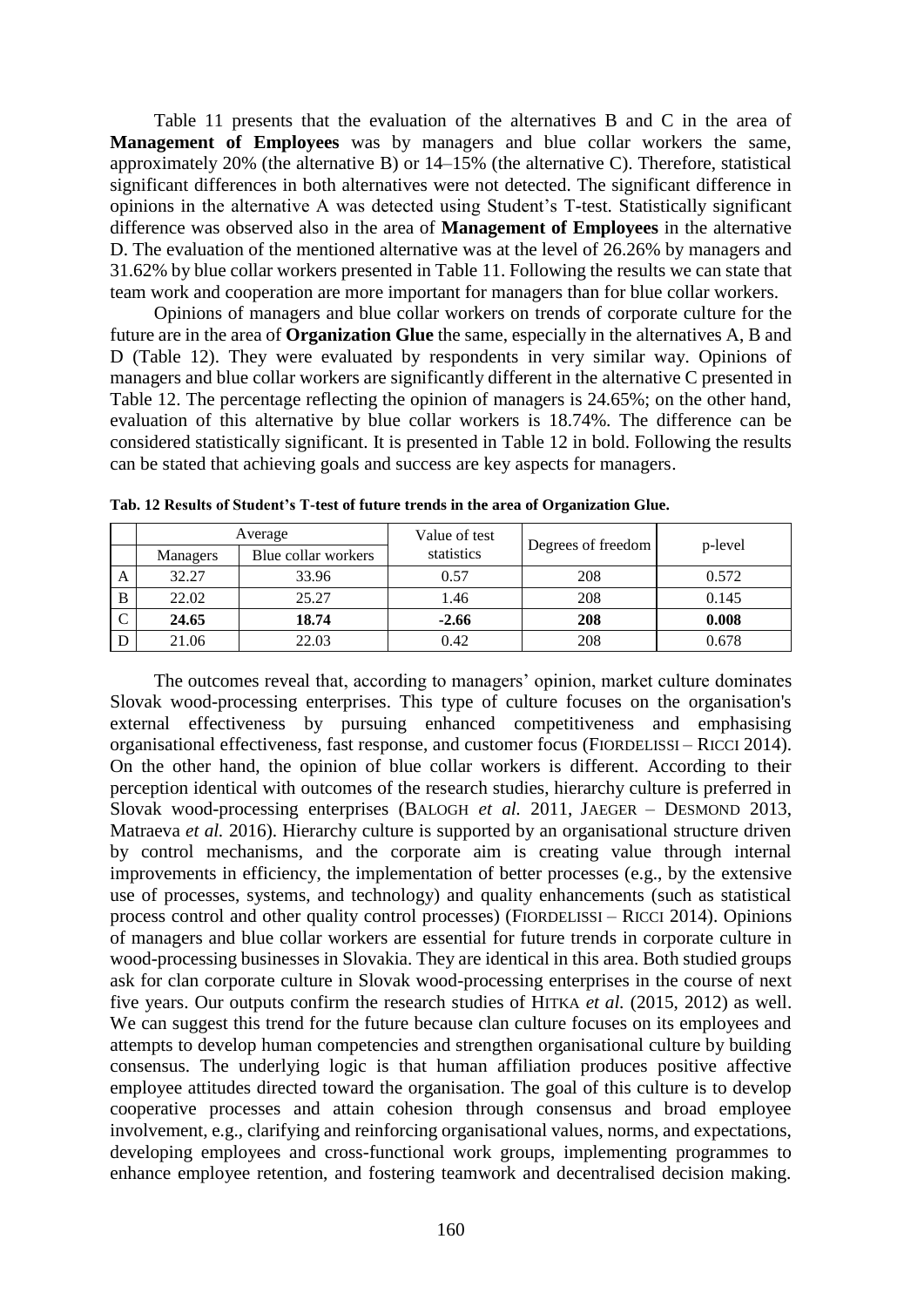Companies with this culture usually succeed because they hire, develop, and retain their human resource base (FIORDELISSI – RICCI 2014). Moreover, according to AHMAD *et al.* (2012) technology, processes and organizational structure can be copied but the value that competent and dedicated employees can bring to companies cannot be easily taken away.

## **CONCLUSION**

Corporate culture can be recognised in all enterprises and organisations but people are often not aware of it. Many enterprise processes are based on corporate culture. Moreover, it is a tool helping employees find the right way in activities and approaches to work. It is described by means of various symbols and features and is designated for employees (FLEŠKOVÁ – PODOLCOVÁ 2010). Corporate culture affects the enterprise management significantly. It can be understood as a framework that will guide decision-making processes of managers and workers as well. Therefore, it can help, in some way, make course of events easier and clearer for employees. It affects management processes in the enterprise at all levels of hierarchy (BEDRNOVÁ – NOVÝ 1998). Senior management plays an important role in creating the corporate culture.

Many culture researchers have devoted numerous articles to the nature and definitions of culture. Other authors observe that corporate culture is the main factor affecting the efficiency and success of an enterprise but no research studies have dealt with the analysis of perception of corporate culture in wood-processing businesses from the point of view of managers and blue collar workers so far. This research was the first of its kind. Hypothesis was tested using Student's T-test. The aim of the test was to accept or to reject the assumption that there are significant differences in desired level of corporate culture from the point of view of managers as well as blue collar workers. The hypothesis was accepted forasmuch as four statistically significant differences in perception of corporate culture from the point of view of managers and workers were mentioned. Different preferences of managers and workers can be, for example, due to workload. While the workplace of blue collar workers in wood-processing businesses is usually in exterior, managers work mainly in interior. The perception of corporate culture mirror the way of life of managers and workers, thus the living and working conditions, respectively. In the future the perception of corporate culture from the point of view of mangers as well as blue collar workers might change. Therefore, we recommend carrying out the analysis of corporate culture regularly. The emphasis should be put on friendly atmosphere in the workplace similar to extended family as well as on long-term benefit of employees' development, morale, coherence and work environment.

#### **REFERENCES**

AHMAD, M. B., WASAY, E., MALIK, S. U. 2012. Impact of employee motivation on customer satisfaction: Study of airline industry in Pakistan. In Interdisciplinary Journal of Conemporary Research in Business, 2012, 4(6): 531–539.

ALVESSON, M. 2002. Understanding Organisational Culture. SAGE Publications.

BALOGH, Á., SZABÓ, L., GAÁL, Z. 2011. Cultural Intelligence versus Organizational Culture: Relationship between Hungarian Students' Cultural Intelligence and the Organizational Culture of their Prospective Workplaces. International Journal of Diversity in Organizations, Communities and Nations, 2011, 11(1): 223-236.

BECKER, K., SMIDT, M. 2016. A risk perspective on human resource management: A review and directions for future research. [Human Resource Management Review,](http://www.sciencedirect.com/science/journal/10534822) 2016, 26(2): 149–165. BEDRNOVÁ, E., NOVÝ, I. 1998. Psychologie a sociologie řízení. Praha: Management Press.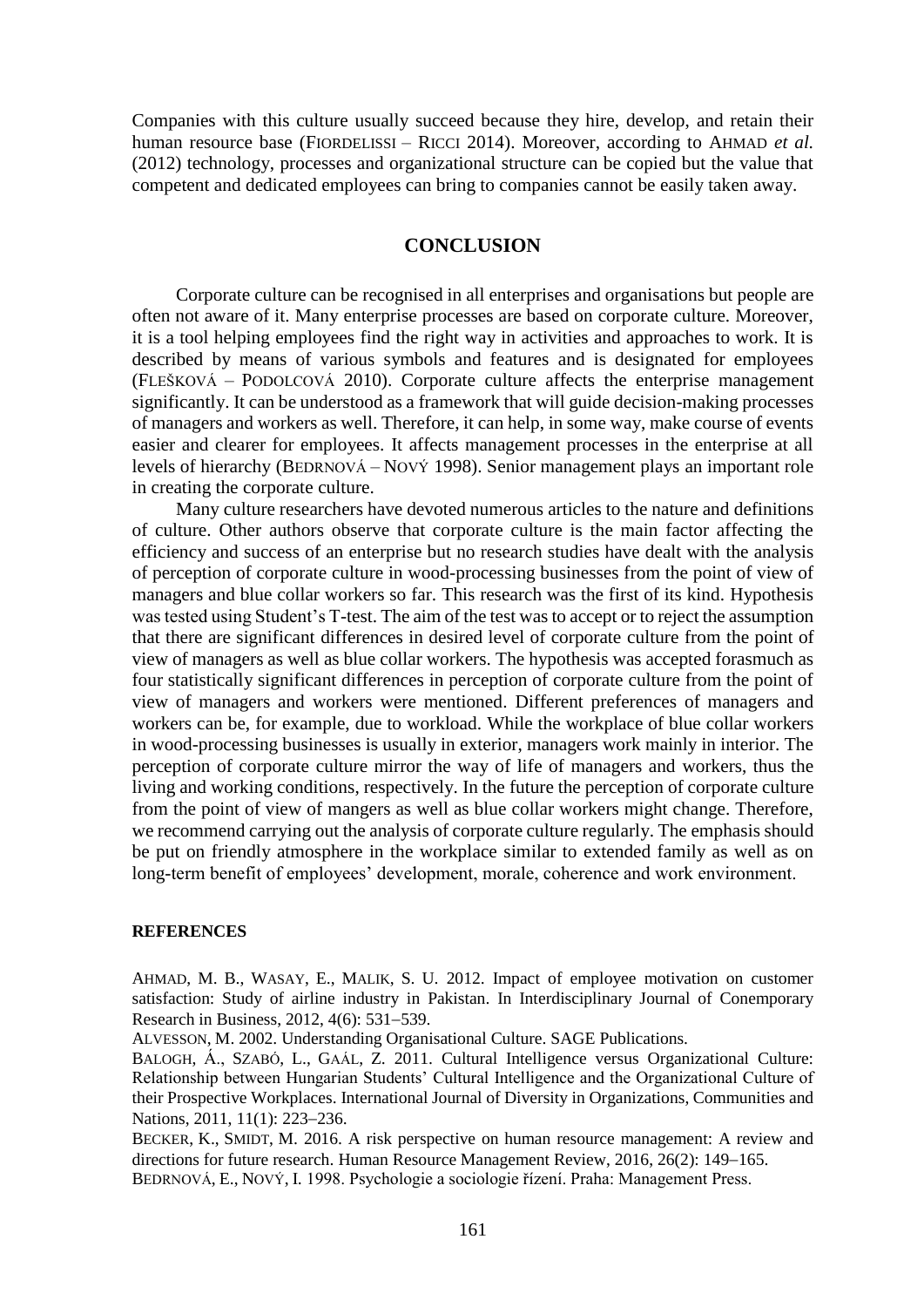BEER, M., SPECTOR, B., LAWRENCE, P. R., MILLS, D. Q., WALTON, R. E. 1984. Managing human assets. New York : The Free Press.

BELAK, J. 2009. Business Ethics Implementation at Different Stages of the Enterprise Life Cycle. Maribor : MER Publishing House.

BERCERRA, F., SABHERWAL, R. 2004. Knowledge Management System and Process. Upper Saddle River, New Jersey: M.E. Sharp, Inc.

BRODSKÝ, Z., MYŠKOVÁ, R. 2010. Internet – Global information system supporting the collection of labour market information. 14th WSEAS International Conference on Communications, 2010, p. 225-228.

BROWN, A. 1998. Organisational Culture. Pitman Publishing.

CAMERON, K. S., DE GRAFF, J., QUINN, R. E., THAKOR, A. 2006. Competing Values Leadership: Creating Value in Organisations. Edward Elgar : Cheltenham.

CAMERON, K. S., QUINN, R. E. 1999. Diagnosing and changing organizational culture. Reading : Addison-Wesley.

CAMERON, K. S. 2004. A Process for Changing Organizational Culture. Thousand Oaks, CA: Sage Publishing.

DEAL, T., KENNEDY, A. A. 1982. Corporate Culture: Rites and Rituals of Organizational Life. Addison, Wesley, Reading, MA.

FIORDELISI, F., RICCI, O. 2014. Corporate Culture and CEO Turnover. Journal of Corporate Finance, 2014, 28, 66–82.

FLEŠKOVÁ, M., PODOLCOVÁ, M. 2010. Corporate culture and job satisfaction of employees. Hodnota duševnej práce pre organizáciu a spoločnosť, 86-98.

HARTNELL, C. A., OU, A. Y., KINICKI, A. 2011. Organizational culture and organizational effectiveness: a meta-analytic investigation of the competing values framework's theoretical suppositions. J. Appl. Psychol,  $2011, 96(4)$ : 677–694.

HITKA, M., HAJDUKOVÁ, A., BALÁŽOVÁ, Ž. 2012. Corporate culture as a tool for improving of employee performance. Toyotarity,  $2012$ , s.  $94-115$ .

HITKA, M., SEDMÁK, R., ALÁČ, P., GRLADINOVIC, T. 2005. Establishment of motivation programs for workers in manufacturing companies using the cluster analysis. Drvna industria, 2005,  $56(1): 21-28.$ 

HITKA, M., ŠTÍPALOVÁ, L. 2011. Comparing of employee`s motivation level in wood processing businesses with manufacturing companies in Slovak republic. Drvna industria, 2011, 62(3):  $185 - 192$ .

HITKA, M., VETRÁKOVÁ, M., BALÁŽOVÁ, Ž., DANIHELOVÁ, Z. 2015. Corporate Culture as a Tool for Competitiveness Improvement. Procedia Economics and Finance,  $2015$ ,  $34: 27-34$ .

JACKSON, S. E., SCHULER, R. S., JIANG, K. 2014. An aspirational framework for strategic human resource management. The Academy of Management Annals, 2014, 8(1): 1–56.

JAEGER, M., DESMOND, A. 2013. Organisational culture of construction project managers in the GCC countries. Engineering, Construction and Architectural Management,  $2013$ ,  $20(5)$ ;  $461-473$ .

JAFARI, S., ABBASPOUR, A., AZIZISHOMAMI, M. 2013. The effect of organizational culture on the knowledge management implementation processes from the viewpoint of education dept employees. Interdiciplinary Journal of Contemporary Research in Bussiness, 5(1): 237–245.

KAMPF, R., HITKA, M., POTKÁNY, M. 2014. Interannual differences in employee motivation in manufacturing enterprises in Slovakia. Komunikácie, 2014, (4): 98–102.

KAMPF, R., LIŽBETINOVÁ, L. 2015. The Identification and Development of Talents in the Environment of Logistics Companies. Nase more, 2015, 62(Special Issue): 139–142.

KUČEROVÁ, M., MĹKVA, M., VAŇOVÁ, J., DÓZA, P. 2015. Prospects for the development of management of industrial enterprises in the context of sustainable. Significance of human resources and strategy in organization improvement. Zagreb : Croatian Quality Managers Society.

LEE, E. M., PARK, S. Y., LEE, H.J. 2012. Employee perception of CSR activities: Its antecedents and consequences. Journal of business research, 2012.

LOUČANOVÁ, E., KALAMÁROVÁ, M., PAROBEK,J. 2015. The competitiveness of wood products from the perspective of used material. Acta Facultatis Xylologiae Zvolen, 2015. 57(2): 155−163.

LUNDY, O., COWLING, A. 1996. Strategic Human Resource Management. London : Routlegde.